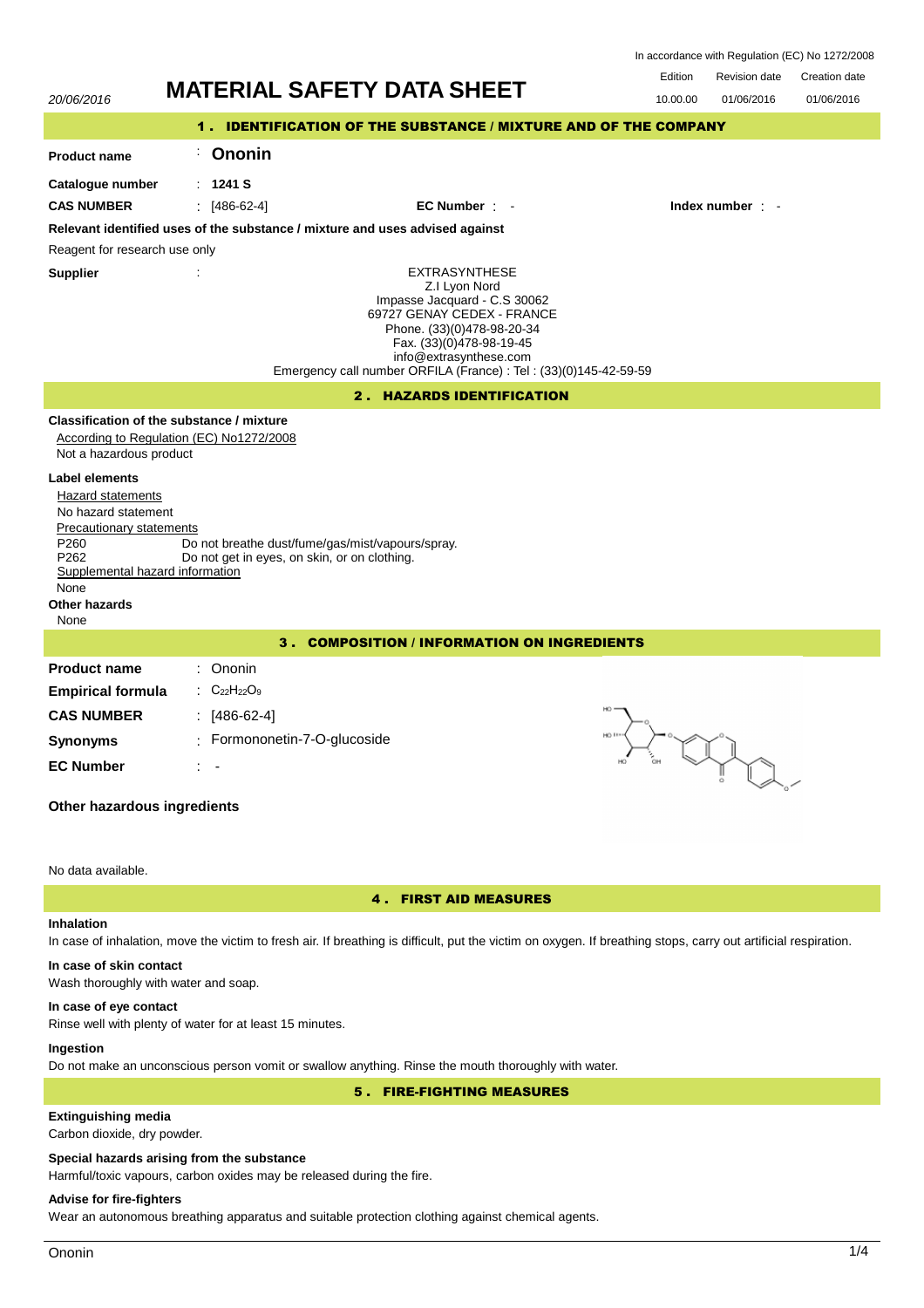## 6 . ACCIDENTAL RELEASE MEASURES

#### **Personal precautions**

Use personal protective equipment. Evacuate the personnel from the contaminated zone. Ensure adequate ventilation.

#### **Environnemental precautions**

Keeping away from drains, surface and ground waters.

#### **Methods and materials for containment and cleaning up**

Clean up without creating dust and place in adapted and sealed containers for elimination. Wash the contaminated aera with water and soap. Confine washing water and dispose of it complying with the local regulations. After cleaning, quickly eliminate traces of water with a product absorbing liquids (for example : sand, sawdust, universal binder, Kieselguhr).

### 7 . HANDLING AND STORAGE

### **Precautions for safe handling**

Avoid formation of dust. Avoid contact with skin and eyes. During handling, wear suitable personal protective equipment (see section 8). Follow the normal measures for preventive fire protection.

**Specific handling** No data available.

**Specific end use(s)**

# No data available

#### **Conditions for safe storage, including any incompatibilities**

Store in a cool well-ventilated place. Keep container tightly closed in a dry place away from light.

Store at <+8°C

#### 8 . EXPOSURE CONTROL/PERSONAL PROTECTION

# **Respiratory protection**

Wear imperatively an appropriated mask/respirator, tested and approved by standards such as NIOSH (US) or CEN (EU).

#### **Hand protection**

Handle with protective gloves. The selected gloves have to satisfy the specifications of EU Directive 89/686/EEC and the standard EN 374 derived from it.

### **Eye protection**

Wear safety glasses.

### **Skin protection**

Wear suitable protective clothing according to the quantity and the level of activity of the substance at the workplace.

|                                                       | 9. PHYSICAL AND CHEMICAL PROPERTIES |
|-------------------------------------------------------|-------------------------------------|
| Information on basic physical and chemical properties |                                     |
| Physical state                                        | : Powder                            |
| Color                                                 | : White                             |
| Solubility in                                         | : Ethyl alcohol (Soluble)           |
| Initial boiling point                                 | : No data available.                |
| Flash point                                           | : No data available.                |
| рH                                                    | : No data available.                |
| Partition coefficient: n-octanol/water                | : No data available.                |
| Auto-ignition temperature                             | : No data available.                |
| Decomposition temperature                             | : No data available.                |
| Viscosity                                             | : No data available.                |
| Melting point                                         | $: 214-222^{\circ}$ C               |
| <b>Other information</b>                              |                                     |

No data available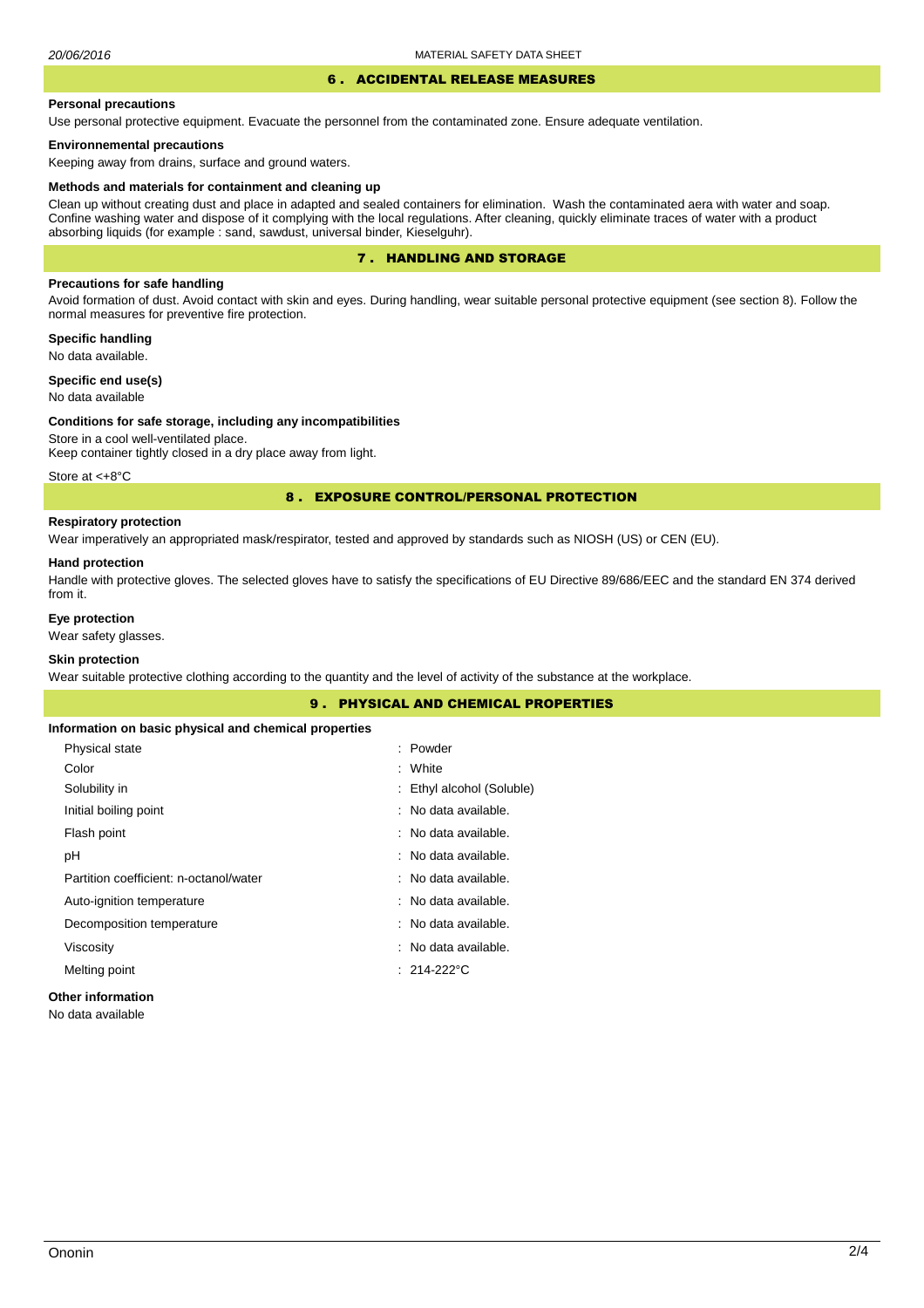#### 10 . STABILITY AND REACTIVITY

#### **Reactivity**

No data available.

#### **Chemical stability**

Stable under recommanded storage conditions.

#### **Possibility of hazardous reactions**

No hazardous reactions during storage and handling complying with the instructions.

**Conditions to avoid**

No data available.

**Incompatible materials**

No data available.

### **Hazardous decomposition products**

No hazardous decomposition products if the instructions for handling and storage are respected. During high overheating of the substance or during a fire, hazardous decomposition products may be produced.

### 11 . TOXICOLOGICAL INFORMATION

#### **Acute oral toxicity**

No data available.

# **Acute dermal toxicity**

No data available.

#### **Acute inhalation toxicity**

No data available.

### **Skin Corrosion**

No data available.

#### **Skin Irritation**

No data available.

# **Serious Eye Damage**

No data available.

# **Eye Irritation**

No data available.

### **Respiratory Sensitisation**

No data available.

#### **Skin Sensitisation**

No data available.

#### **Germ Cell Mutagenicity**

No data available.

#### **Carcinogenictiy**

No data available.

## **Reproductive Toxicity**

No data available.

## **Specific Target Organ Toxicity - Single Exposure**

No data available.

### **Specific Target Organ Toxicity - Repeated Exposure**

No data available.

#### **Aspiration Hazard**

No data available.